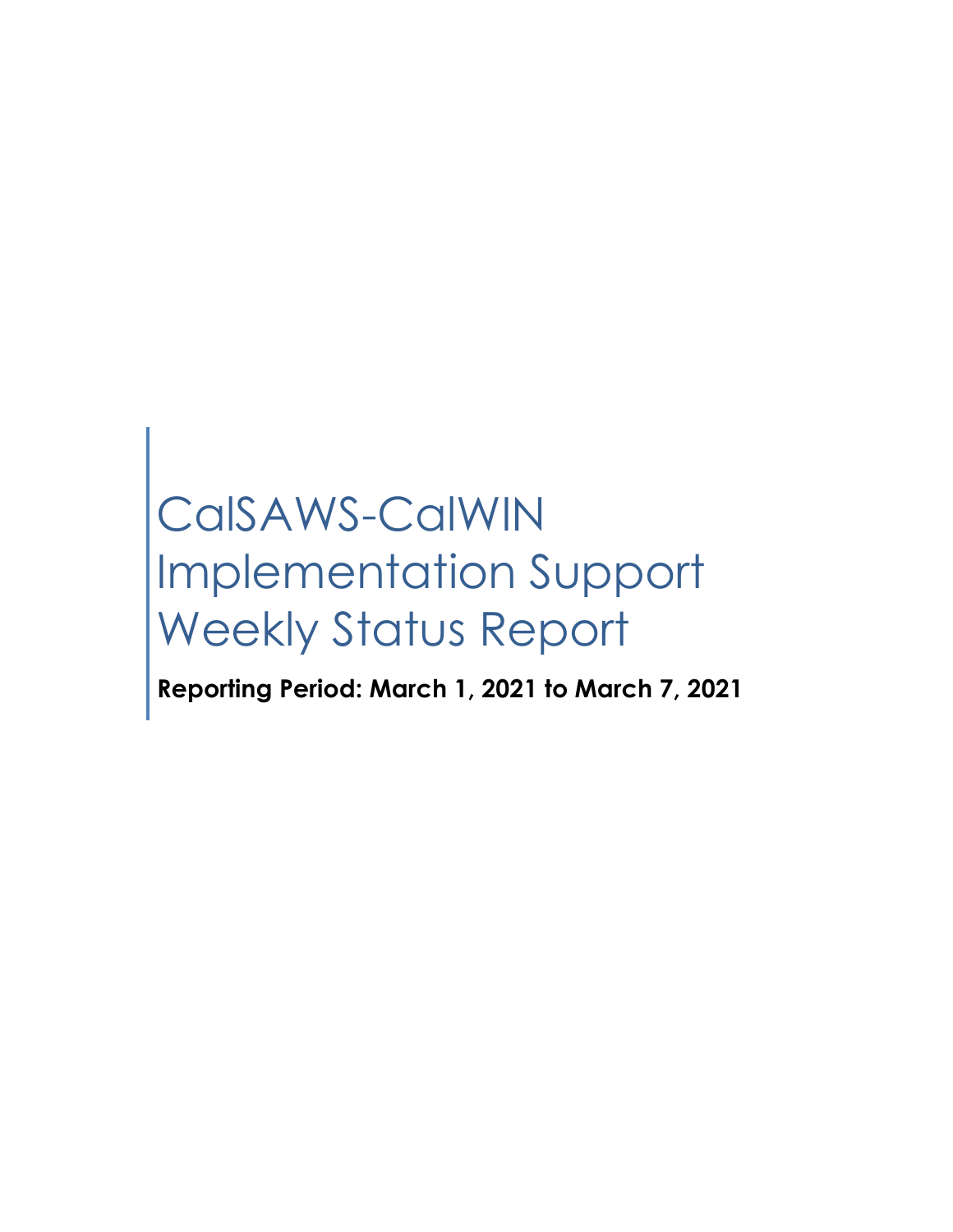Weekly Status Report, March 10,2021 Reporting Period: March 1, 2021 to March 7, 2021

## **Table of Contents**

| 1.1 |  |
|-----|--|
| 1.2 |  |
| 1.3 |  |
| 1.4 |  |
| 1.5 |  |
| 1.6 |  |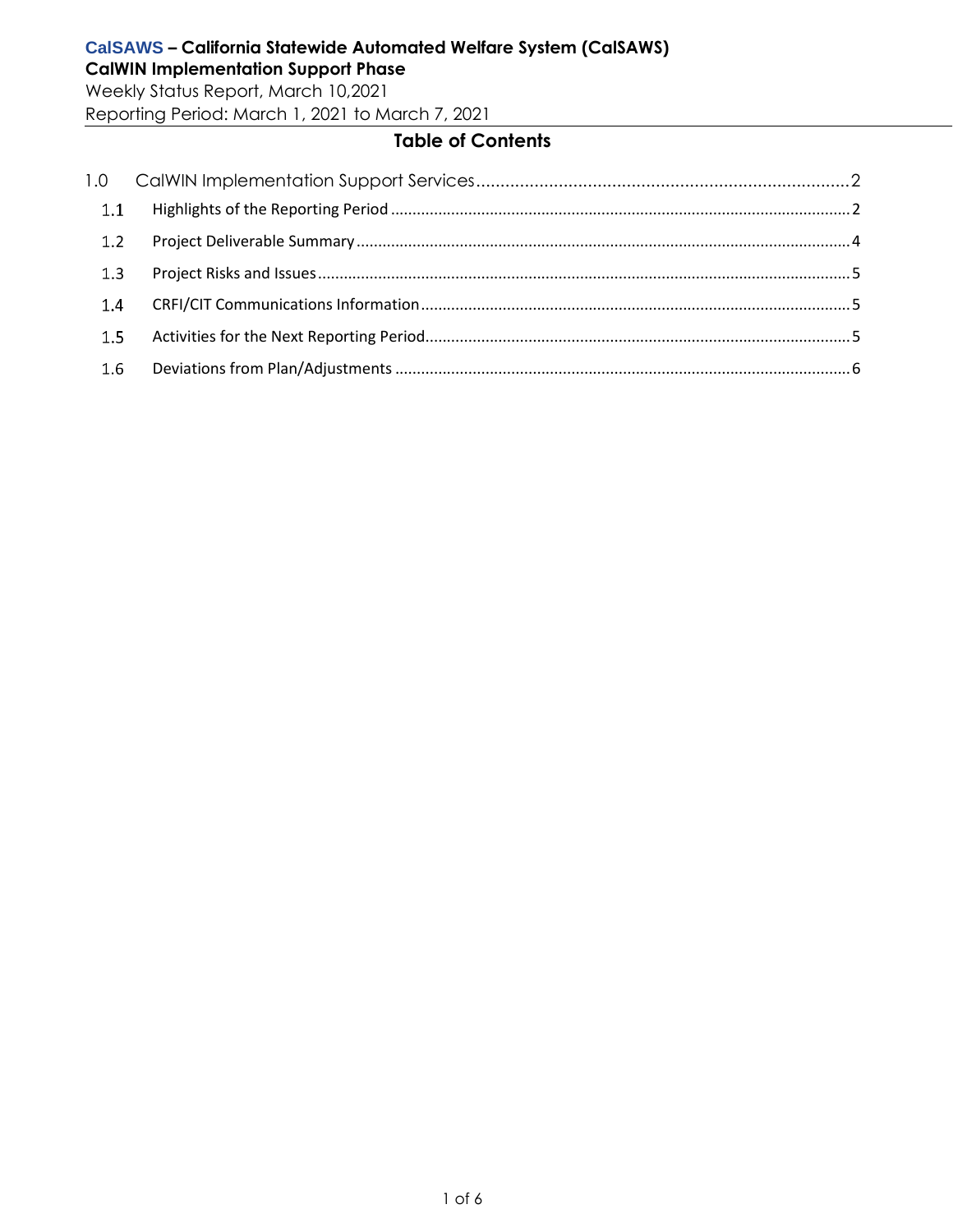Weekly Status Report, March 10,2021 Reporting Period: March 1, 2021 to March 7, 2021

## <span id="page-2-0"></span>**1.0 CalWIN Implementation Support Services**

#### <span id="page-2-1"></span> $1.1$ **Highlights of the Reporting Period**

#### **Project Management**

- ► Received TBCR for Change Scout software 03/02/21.
- ► Submitted Sample Go-Live Tracking reports for PMO review 03/04/21.
- ► Submitted 01.02 FDEL Monthly Work Plan Feb 2021 on 03/05/21.
- ► Submitted 02.02 FDEL Monthly Status Report Feb 2021 on 03/05/21.
- ► Continued coordination with DD&I Team on project interdependencies conversion tasks and training environments.
- ► Drafted internal communication protocols with Project Team members.

### **Business Process Re-engineering (BPR)**

- ► Delivered Tulare and Yolo County-Specific As-Is BPR Sessions.
- ► Confirmed Contra Costa and Placer Follow-Up Session.
- ► Confirmed Santa Barbara and Santa Clara County Specific As-Is Sessions.
- ► Incorporated real-time feedback from initial BPR Sessions for continuous improvement.
- ► Distributed updated Placer and Contra Costa County-Specific As-Is Flows for Review and Validation based on sessions held the week of 02/22/21.

### **Organizational Change Management (OCM)**

- ► Drafted CalWIN OCM POC CRFI and distributed for internal review on 02/25/21.
- ► Received comments and made updates to CalWIN OCM POC CRFI.
- ► Scheduled CalWIN OCM POC bi-monthly Working Sessions.
- ► Scheduled preparation session for the OCM POC Kick-off planning.

## **Training**

- ► Monitored Implementation Support Services Team's progress against CalSAWS / CalWIN knowledge acquisition plan and training completion.
- ► Continued discovery phase of CalWIN County information to prepare for drafting the Master Training Plan.
- ► Prepared topics for 3/17/21 TAC meeting.
- ► Met with Consortium Technical & Operations team members, DD&I vendor, and Consortium Implementation team to discuss CalWIN training environment needs for training development and delivery.

## **Implementation Support Services**

- ► Continued compiling Visioning Lab outputs for distribution to the CalWIN Counties.
- ► Continued coordination with Conversion team on conversion planning for CalWIN ancillary systems.
- ► Continued coordination with Imaging team on Image conversions for CalWIN Counties.
- ► Drafted ancillary system discovery planning phase to socialize with the Consortium and DD&I vendor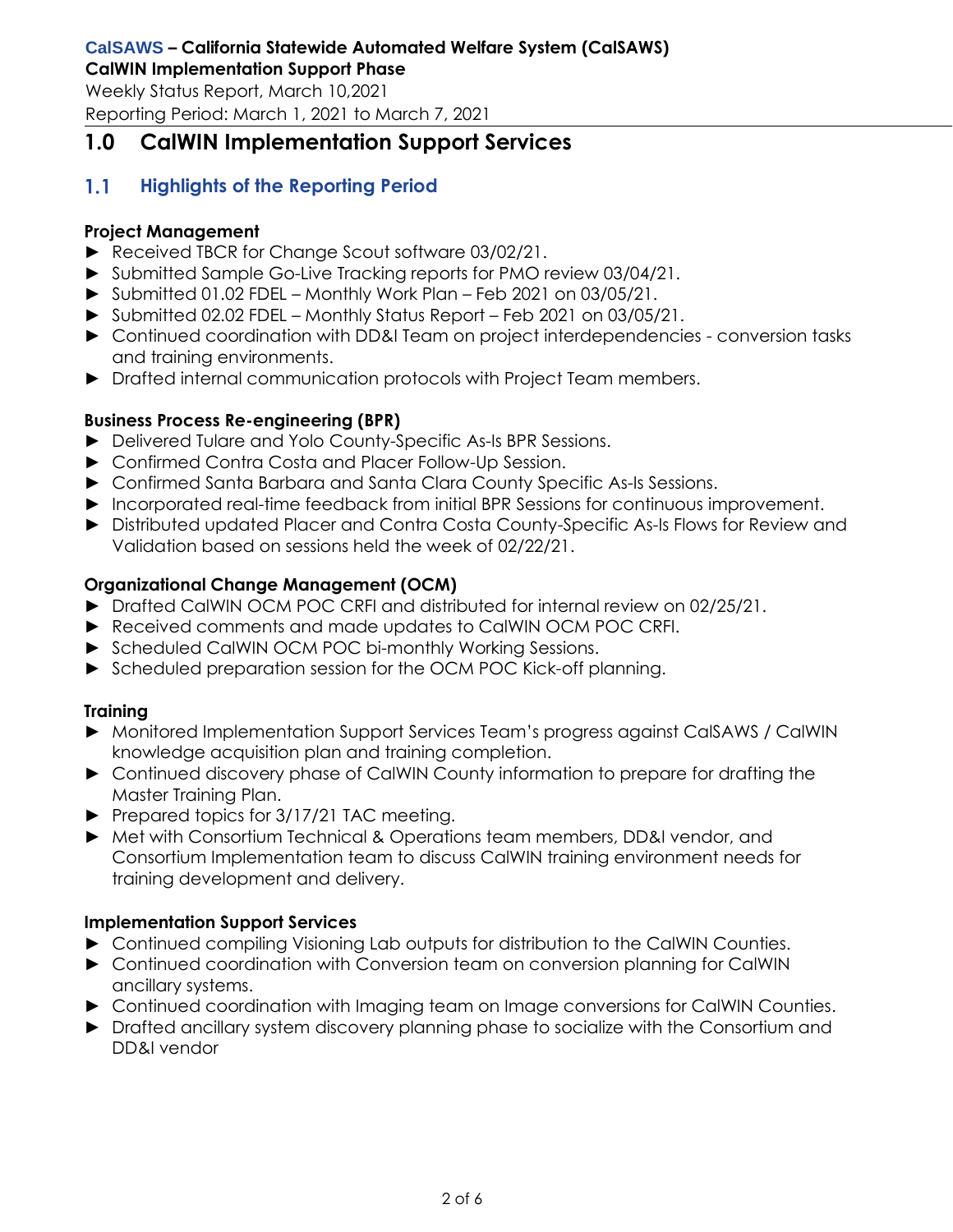# **CalSAWS – California Statewide Automated Welfare System (CalSAWS)**

**CalWIN Implementation Support Phase** Weekly Status Report, March 10,2021

Reporting Period: March 1, 2021 to March 7, 2021

#### **Project Timeline**

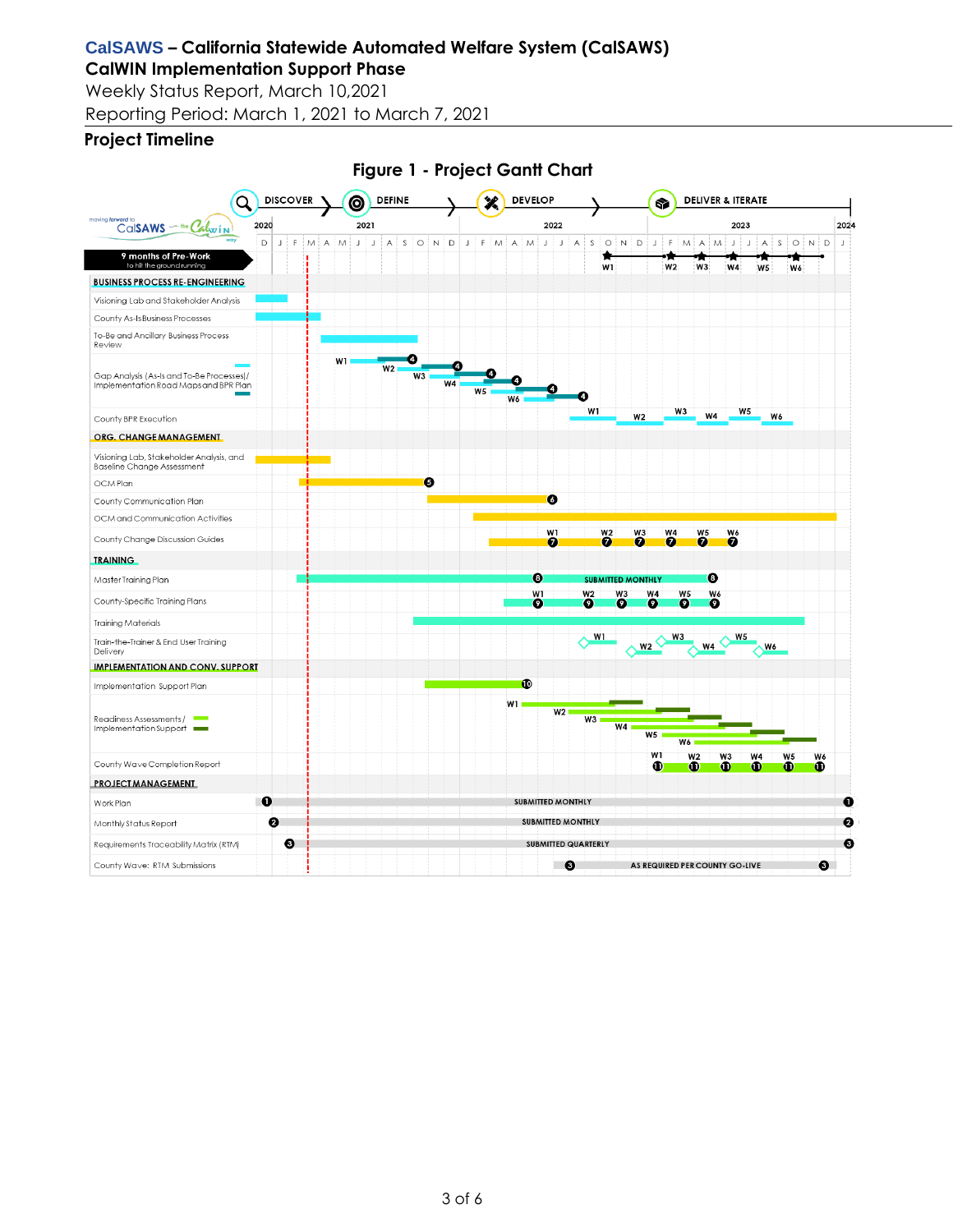Weekly Status Report, March 10,2021

Reporting Period: March 1, 2021 to March 7, 2021

#### <span id="page-4-0"></span> $1.2$ **Project Deliverable Summary**

Deliverable Activity is summarized within the tables below.

## **Table 1 - Deliverable Status for Current Reporting Period**

|                  |                                                |             |             | Coming Soon<br>Completed |             |              |  |
|------------------|------------------------------------------------|-------------|-------------|--------------------------|-------------|--------------|--|
| <b>DEL</b><br>ID | <b>Deliverable Name</b>                        | <b>DDED</b> | <b>FDED</b> | <b>DDEL</b>              | <b>FDEL</b> | <b>Final</b> |  |
| 01               | Workplan – Initial                             | 12/4/20     | 12/15/20    | 12/23/20                 | 1/14/21     | 01/22/21     |  |
| 02               | Monthly Status Report - Initial                | 12/4/20     | 12/18/20    | 01/05/21                 | 01/12/21    | 01/27/21     |  |
| 03               | Requirements Traceability Matrix Initial       | 12/22/20    | 01/07/21    | 02/01/21                 | 02/16/21    | 02/23/21     |  |
| 04               | <b>Business Process Re-engineering Plan-W1</b> | 06/18/21    | 06/30/21    | 10/11/21                 | 11/01/21    | 11/08/21     |  |
| 05               | Organizational Change Management Plan          | 06/11/21    | 06/23/21    | 10/04/21                 | 10/26/21    | 11/02/21     |  |
| 06               | County Communication Plan                      | 08/16/21    | 08/26/21    | 01/03/22                 | 01/25/22    | 02/01/22     |  |
| 07               | <b>County Change Guide</b>                     | 01/14/22    | 01/27/22    | 03/24/23                 | 04/17/23    | 04/24/23     |  |
| 08               | Master Training Plan                           | 08/13/21    | 08/25/21    | 05/13/22                 | 06/06/23    | 06/13/23     |  |
| 09               | County Specific Training Plan                  | 09/14/21    | 09/24/21    | 05/08/23                 | 05/30/23    | 06/06/23     |  |
| 10               | Implementation Support Plan                    | 01/14/22    | 01/27/22    | 05/16/22                 | 06/07/22    | 06/14/22     |  |
| 11               | Wave Completion Report                         | 01/14/22    | 01/27/22    | 01/11/24                 | 01/24/24    | 01/31/24     |  |

#### **Table 2 - Upcoming Deliverable Deadlines**

| DEL #           | <b>DELIVERABLE NAME</b>                        | <b>STATUS</b> | <b>Next Deadline</b>         |
|-----------------|------------------------------------------------|---------------|------------------------------|
| 01              | Workplan - Initial                             | Complete      |                              |
| 01.02           | Work Plan - Feb 2021                           | On-track      | FDEL Approval due 03/12/21   |
| 02              | Monthly Status Report - Initial                | Complete      |                              |
| 02.02           | Monthly Status Report - Feb 2021               | On-track      | FDEL Approval due 03/12/21   |
| 03              | Requirements Traceability Matrix<br>Initial    | Complete      |                              |
| 04              | <b>Business Process Re-engineering</b><br>Plan | On track      | DDED submission due 06/18/21 |
| 05              | Organizational Change<br>Management Plan       | On-track      | DDED submission due 06/11/21 |
| 06              | County Communication Plan                      | On-track      | DDED submission due 08/16/21 |
| 07              | <b>County Change Guide</b>                     | On-track      | DDED submission due 01/14/22 |
| 08              | Master Training Plan                           | On-track      | DDED submission due 08/13/21 |
| 09              | County Specific Training Plan                  | On-track      | DDED submission due 09/14/21 |
| 10 <sup>°</sup> | Implementation Support Plan                    | On-track      | DDED submission due 01/14/22 |
| 11              | <b>Wave Completion Report</b>                  | On-track      | DDED submission due 01/14/22 |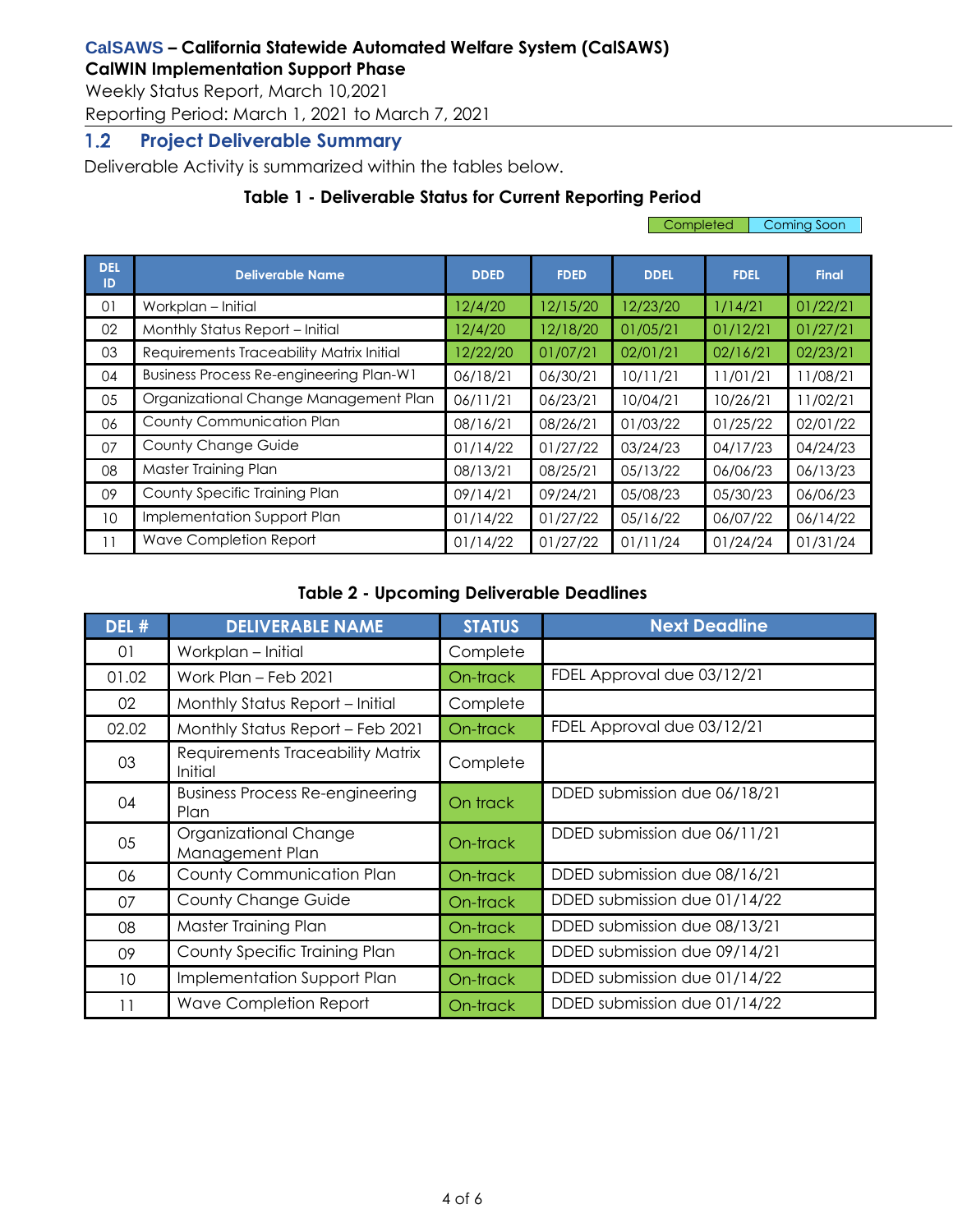Weekly Status Report, March 10,2021 Reporting Period: March 1, 2021 to March 7, 2021

#### <span id="page-5-0"></span> $1.3$ **Project Risks and Issues**

There were no CalSAWS Risks or Issues created and/or still open for the reporting period.

#### **Table 3 - Risks & Issues**

| ID | <b>Title</b> | <b>Details</b> | <b>Status</b> | Impact Severity | <b>Date</b><br>Logged |
|----|--------------|----------------|---------------|-----------------|-----------------------|
|    |              |                |               |                 |                       |

#### <span id="page-5-1"></span>**CRFI/CIT Communications Information**  $1.4$

There were no CalSAWS Information Transmittals (CITs) sent and/or still open for the reporting period.

### **Table 4 - CITs**

| <b>CIT ID</b> | Īо | <b>Subject</b> | <b>Category</b> | Distribution CalSAWS CalSAWS<br><b>Date</b> | Primary<br><b>Contact</b> | <b>Backup</b><br><b>Contact</b> |
|---------------|----|----------------|-----------------|---------------------------------------------|---------------------------|---------------------------------|
|               |    |                |                 |                                             |                           |                                 |

There were no CalSAWS Requests for Information (CRFIs) sent and/or still open for the reporting period.

## **Table 5 - CRFIs**

| <b>CRFI</b><br>ID | Τo | Subject | <b>Distribution</b><br><b>Date</b> | <b>Status</b> | Response<br><b>Due Date</b> | <b>CalSAWS</b><br><b>Contact</b> |
|-------------------|----|---------|------------------------------------|---------------|-----------------------------|----------------------------------|
|                   |    |         |                                    |               |                             |                                  |
|                   |    |         |                                    |               |                             |                                  |

#### <span id="page-5-2"></span> $1.5$ **Activities for the Next Reporting Period**

#### **Project Management**

- ► Continue planning for and on-boarding staff resources.
- ► Continue to work with other teams to coordinate resources to meet dependencies: Training Environments and DISCO tool access to CalWIN system.
- ► Document training specifications per discussion of CalSAWS training environments for CalWIN county training, with Consortium staff.
- ► Establish monthly meetings with Regional Managers.

#### **Business Process Re-engineering (BPR)**

- ► Incorporate Tulare and Yolo feedback from County-Specific As-Is BPR Sessions and distribute updated flows due 03/12/21.
- ► Complete remaining Focus Groups and Interviews for Tulare and Yolo.
- ► Prep for Yolo, Placer and Contra Costa Follow-Up sessions scheduled for the week of 03/15/21.
- ► Prep for Santa Barbara and Santa Clara County-Specific As-Is BPR Sessions scheduled for the week of 03/22/21.